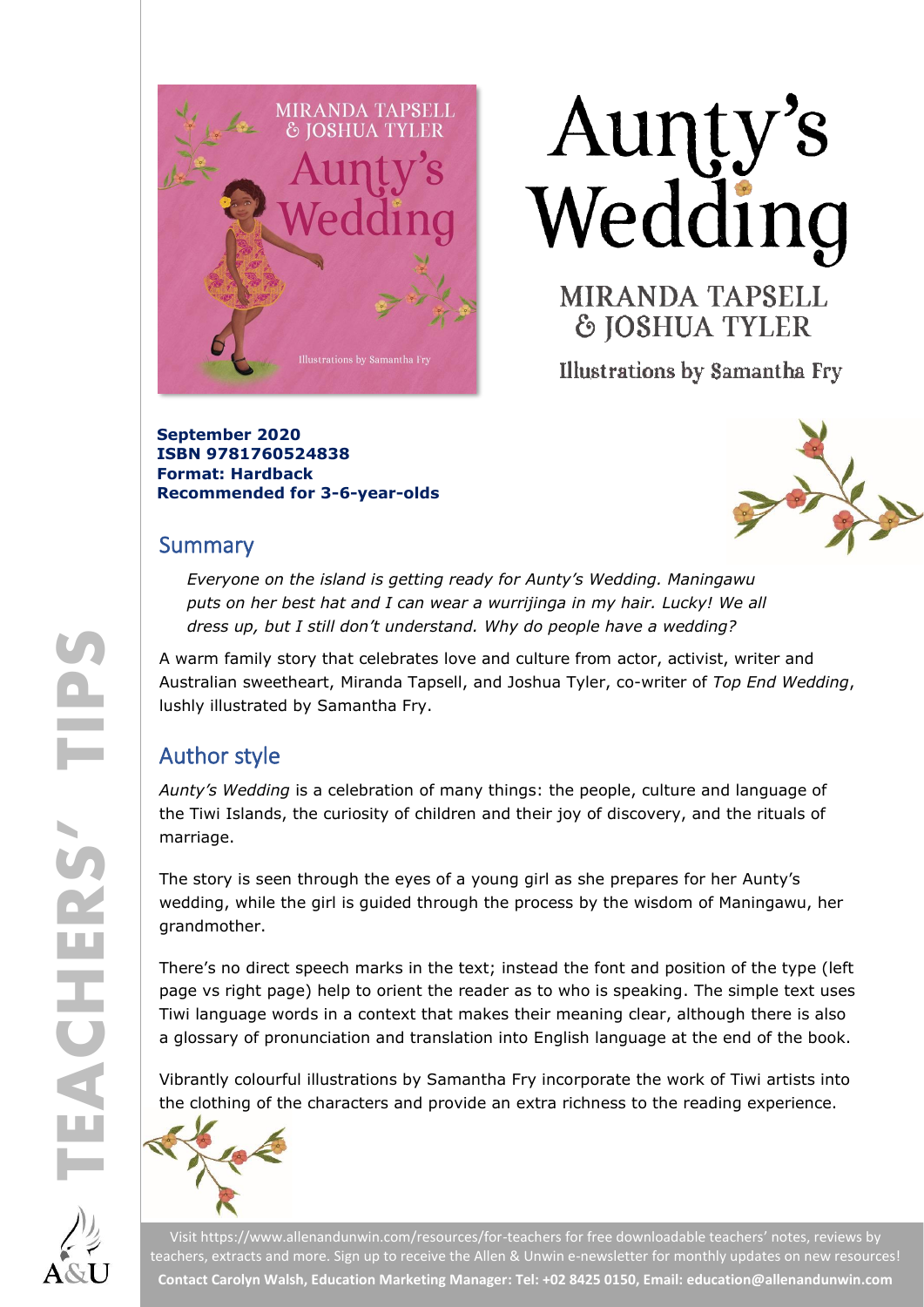

# Use in the curriculum

*Aunty's Wedding* is suitable for use in primary schools and would fit within Indigenous Studies learning units at this level. It also offers opportunities for exploring Languages Other Than English, Art, and Studies of Society and Environment.

### Themes

• marriage • family • Tiwi culture • Tiwi language • intergenerational relationships • community • reconciliation •

# Classroom discussion and application

#### **Before reading**

Before opening *Aunty's Wedding*, look at the title and cover design. Ask the following questions to encourage students to think about some of the themes that will be in the book:

- Has anyone in the class been to a wedding?
- What happened at the wedding you went to?
- Does anyone know why people have weddings?
- Who do you think the little girl on the cover might be?
- Does she seem happy about going to her Aunty's wedding?
- Do you think this will be a happy or sad story?



Have you ever seen a design like the one on the little girl's dress? What do you think this design might mean? [Hint: the copyright page explains what these Tiwi designs mean.]

Use this last question as a starting point to show students some images of Tiwi art (available through Google Images) and talk about the Tiwi people living on islands north of Darwin. Show a map of Australia so young students can better understand where the story is set.

#### **Reflection After Reading**

[Note to teachers and librarians: At the back of the book, there is a guide to pronunciation of the Tiwi words that appear in the story.]

Read the story through once, close the book and ask the class if they liked it, and why? Gently encourage students to think about more than just what happened in the story. Ask them about how the characters, the colours, the Tiwi designs and the flowers made them feel about the story. Ask them if they would like to go to Aunty's wedding, too? Encourage them to say why or why not.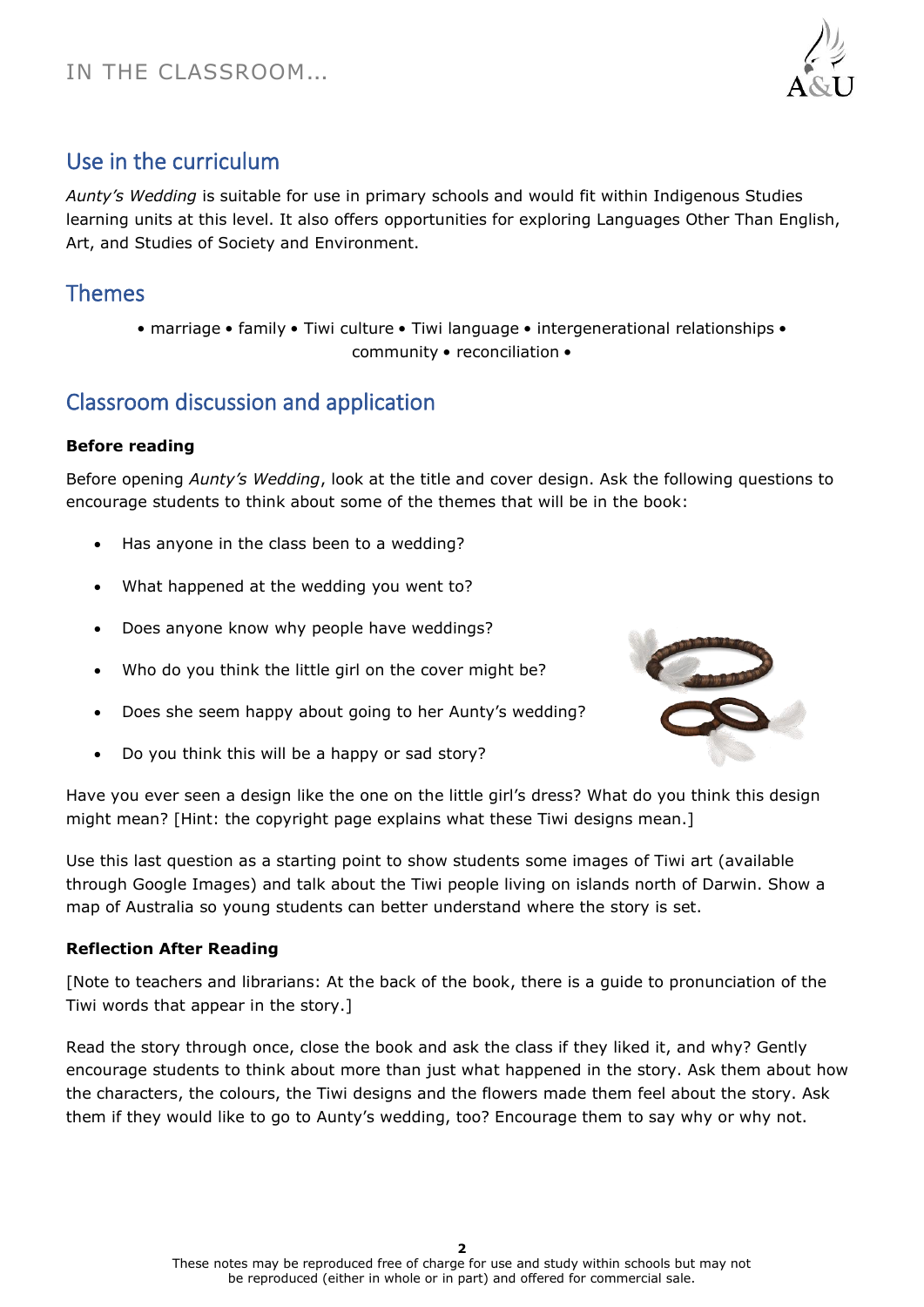# IN THE CLASSROOM…



#### **Tiwi Language Words**

Engage very young students in a conversation about language by asking them if anyone in the group can speak a language other than English. If one or more students put their hand up and say 'yes' ask what the word 'flower' is in their other language? If no one answers 'yes', explain that in English we use the word 'flower' but in other languages they use different words such as 'huā' in Chinese or 'fleur' in French. Now open the book again and remind students that the story is set in the Tiwi Islands and that some words in it are different from those they may be familiar with because they are Tiwi language words.

Now turn to the first page with the words, 'What's in that box, Maningawu?' Before going any further, ask students if they can guess what the word 'Maningawu' means in English. [If they are struggling, point out that the woman pictured is the little girl's maningawu.] Ask the class to repeat the word in unison.

Keep reading until you come to the page with the word 'wurrijinga' and ask students to guess what this word means in English. [Point to the image of the flower while asking.] Ask the class to repeat the word in unison.

Now turn the page and read the sentence with the word 'Yuwuni' on it and ask students to guess who Yuwuni might be in the picture, and what his relationship to the little girl might be. [Point to the older boy in the picture while asking.] Ask the class to repeat the word.

Keep reading until you reach the page where the little girl and her grandmother are dancing. Ask what the class thinks the word 'yoyi' might mean in English. Ask the class to repeat the word.

Repeat this exercise on the page featuring the words 'japalingini' and 'pamijini' and point them out on the page. Ask what the class thinks the words mean in English. Ask the class to repeat the words.

#### **General discussion questions after reading**

Turn to the page where the bride and groom are exchanging vows in front of their friends and family and ask students the following questions:

- What do we call a woman who is getting married? [She is the bride]
- What do we call a man who is getting married? [He is the groom]
- Who are the women who stand next to a bride? [Bridesmaids]
- And the men who stand with a groom? [Groomsmen]
- Where do you think the wedding in this book is taking place? [A church or special hall on the Tiwi Islands]
- Who are all the people sitting and watching the bride and groom in this book? [Friends and family]
- Turn the page and ask the class what Maningawu and the other old ladies are doing to celebrate after this Tiwi wedding ceremony?

**3**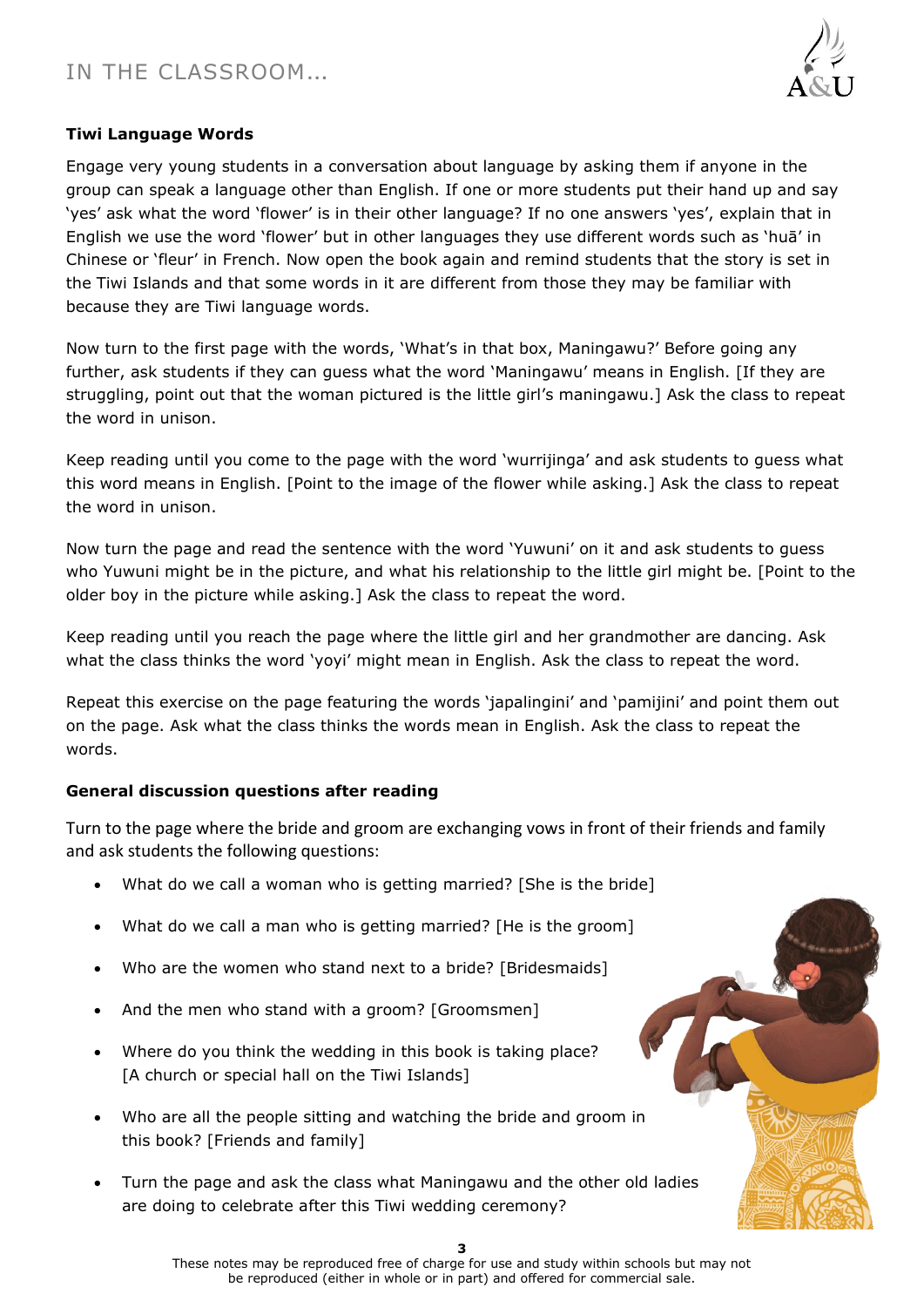## IN THE CLASSROOM…



### About the authors and illustrator



Miranda Tapsell was born in Darwin and her people are the Larrakia and the Tiwi. She grew up in Kakadu National Park and shot to fame after her role in the film *The Sapphires*. Miranda is also known for her work on the TV shows *Love Child*, *Cleverman* and *Wolf Creek*, among others. She cowrote, produced and starred in the box office hit *Top End Wedding*.

Joshua Tyler grew up in the Barossa Valley, on Peramangk country. He is an award-winning screenwriter, playwright and actor. Joshua co-wrote *Top End Wedding* with Miranda Tapsell and has written for a number of children's TV shows including *Tashi* and *100% Wolf*. He currently lives on a hobby farm in rural Victoria with his wife, two kids and lots of native animals.

Samantha Fry grew up in the Northern Territory and lives in Darwin. She is descended from the Dagoman people from Katherine and as a child lived in remote communities across the Top End. Her first book, *Alfred's War*, written by Rachel Bin Salleh, was short-listed for the Premier's Literary Awards and the Speech Pathology Awards.

### A word from Joshua Tyler

'I was inspired to co-write *Aunty's Wedding* because during the process of writing and shooting the film *Top End Wedding* with Miranda Tapsell, I fell in love with the art, landscapes, fashion and people of the Tiwi Islands.

'While on a research trip with Miranda, the only place we could stay was the Catholic Convent. It not being a particularly comfortable place, we ended up hanging out at the Tiwi Design shop. Spending time with the artists and seeing their work was an inspiring and moving experience.'

**– Joshua Tyler**